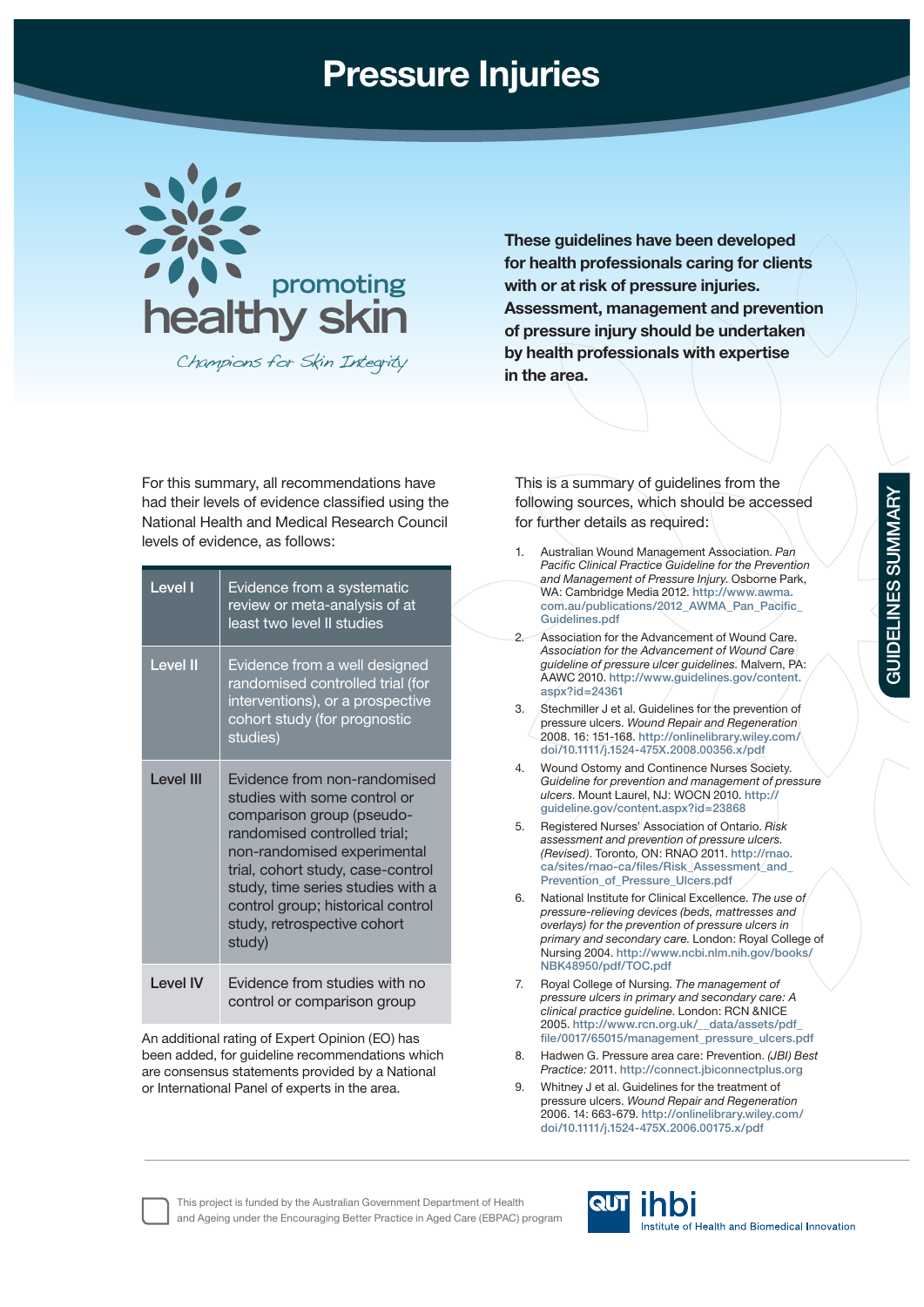## **Assessment**

| 1. | All clients should be assessed for their<br>risk of developing pressure injuries on<br>admission and following any change<br>in health status. <sup>1,2</sup> The resulting risk<br>status and risk factors should be<br>documented regularly. <sup>3</sup>                                                                                                                             |                                                             |
|----|-----------------------------------------------------------------------------------------------------------------------------------------------------------------------------------------------------------------------------------------------------------------------------------------------------------------------------------------------------------------------------------------|-------------------------------------------------------------|
|    | Include a skin assessment <sup>1</sup> ;<br>medical/surgical history <sup>1</sup> ;                                                                                                                                                                                                                                                                                                     | (III)<br>(EO)                                               |
|    | and a pressure injury risk<br>assessment tool. <sup>1, 2, 4, 5</sup><br>There is little evidence supporting                                                                                                                                                                                                                                                                             | (III)                                                       |
|    | the effectiveness of any one risk<br>assessment tool over another <sup>1</sup>                                                                                                                                                                                                                                                                                                          | (II)                                                        |
| 2. | Assessment should be carried out by<br>staff with training and expertise in the<br>assessment of risk factors and<br>pressure injuries <sup>3, 6</sup>                                                                                                                                                                                                                                  | (III)                                                       |
| 3. | Risk factors include:<br>- Immobility or reduced physical<br>mobility $3, 6, 7$<br>- Loss of sensation <sup>3, 6</sup><br>- Impaired cognitive state or level of<br>consciousness <sup>6</sup><br>- Urinary or faecal incontinence <sup>3</sup><br>- Poor nutrition or recent<br>weight loss <sup>3, 6, 7</sup><br>- Dry skin <sup>7</sup><br>- Acute or severe illness <sup>3, 6</sup> | (III)<br>(III)<br>(III)<br>(III)<br>(III)<br>(III)<br>(III) |
| 4. | Individuals found to be at risk of<br>developing pressure injuries should<br>have their skin assessed daily for signs<br>of impaired skin integrity <sup>1, 8</sup>                                                                                                                                                                                                                     | (III)                                                       |
| 5. | Regularly assess and monitor<br>wound characteristics (i.e. location,<br>dimensions, stage, exudate                                                                                                                                                                                                                                                                                     |                                                             |

characteristics, signs of infection, wound bed characteristics, surrounding skin, undermining or tracking, odour), and progress in healing, including use of a validated pressure injury healing assessment scale<sup>1</sup> (III)



## **Management**

7. The pressure injury stage should be documented using an accepted classification system, e.g. the NPUAP/EPUAP 2009 pressure injury  $classification system<sup>1</sup>$  (EO)

- 
- **GUIDELINES SUMMARY GUIDELINES SUMMARY**
- 8. Pressure-relieving surfaces and strategies (e.g. mobilising, regular repositioning) should be in place 24 hours/day for all individuals with pressure injuries $6, 7, 9$  (IV)
- 9. A high specification reactive (constant low pressure) or active (alternating pressure) support surface should be used in clients with pressure injuries $(1)$
- 10. If there is no progress in healing, or a stage 3 – 4 injury is present (or unstageable or deep tissue injuries), an alternating pressure, low-air-loss, continuous low pressure system or airfluidised bed should be used<sup> $7,9$ </sup> (1)
- 11. A static support surface may be appropriate for clients who can move freely and where there is no 'bottoming out<sup>'2, 9</sup>;  $(1)$ for clients who cannot move freely, or who 'bottom out', a dynamic support surface may be appropriate $\binom{9}{1}$
- 12. Avoid positioning individuals directly on pressure injuries or bony prominences<sup>1</sup> (III)

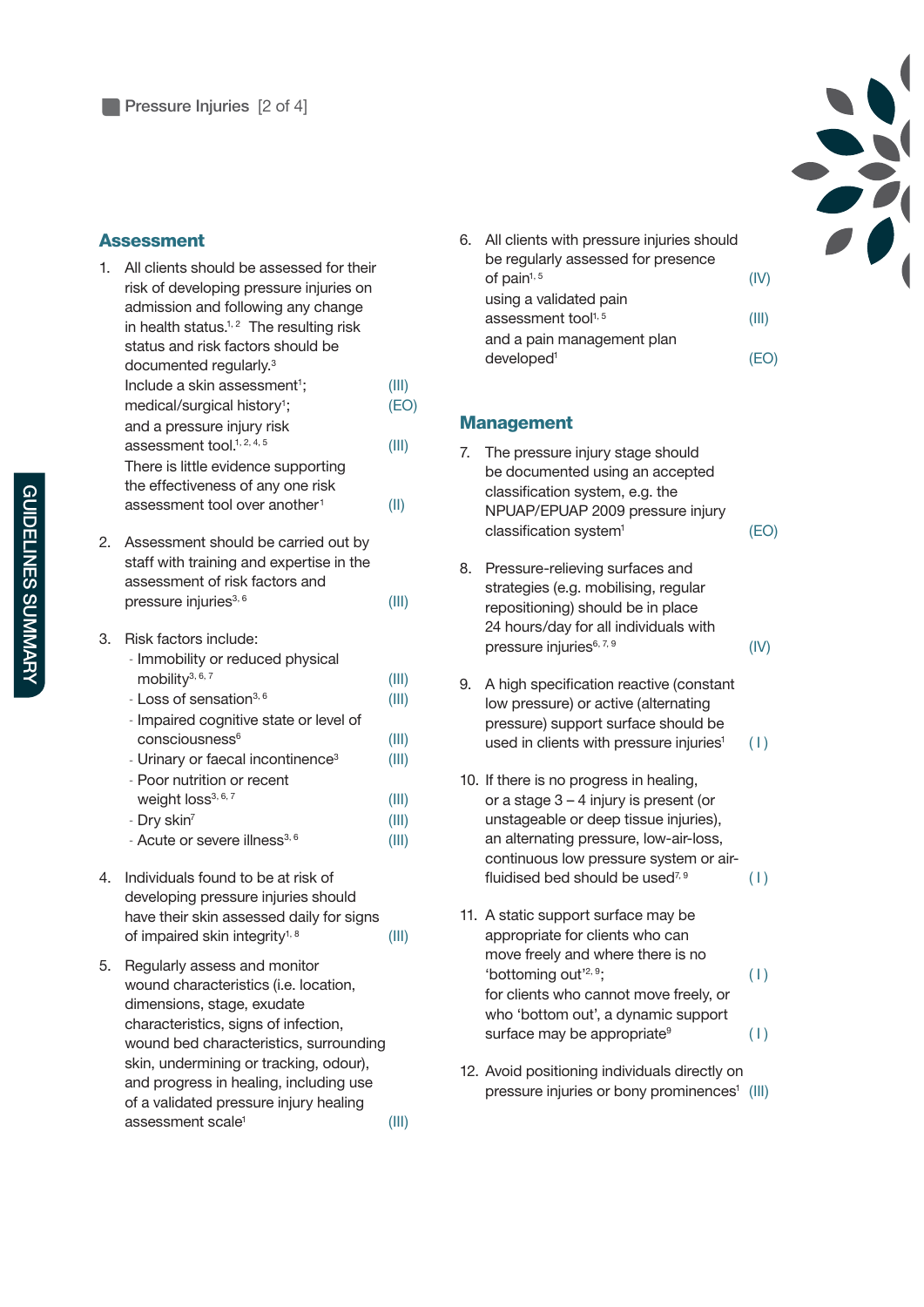

**Pressure Injuries** [3 of 4]

- 13. Limit the amount of time with the head of bed elevated<sup>3, 9</sup> (III)
- 14. The injury should be irrigated with a neutral, non-irritating, non-toxic solution, and cleansing undertaken with minimal chemical or mechanical trauma9 (IV)
- 15. Removal of necrotic and devitalised tissue should be undertaken through mechanical, sharp, autolytic or biological debridement<sup>9</sup> (II)
- 16. Dressings should:
	- Maintain a moist wound-healing  $environment<sup>1, 9</sup>$  (1)
	- Manage wound exudate and protect peri-ulcer skin<sup> $1, 9$ </sup> (1)
	- Remain in place and minimise shear, friction, skin irritation and pressure $9$  (II)
- 17. There is insufficient evidence to indicate:
	- Whether any specific dressing is more effective in healing pressure injuries $(1)$
	- Whether antimicrobials are effective in treating pressure injuries<sup>7</sup>  $(1)$ However, hydrocolloid dressings are generally more cost-effective than moist
	- $g$ auze<sup>1</sup> (III)
- 18. The following interventions may promote healing in pressure injuries when used in combination with regular care:
	- Topical negative pressure therapy, in stage 3-4 pressure injuries<sup>1</sup> (III)
	- Electrotherapy, in stage 2-4 injuries<sup>1</sup> (II)
	- Pulsed electromagnetic therapy, in
	- stage 2-4 injuries<sup>1</sup> (III) - Ultraviolet light C therapy, in stage
	- $2-4$  injuries<sup>1</sup> (IV)
- 19. There is currently insufficient evidence to recommend:
	- Hyperbaric oxygen therapy<sup>1</sup>  $(1)$
	- Infrared therapy<sup>1</sup> (EO)
	- Laser therapy<sup>1</sup> (EO)
	- Therapeutic ultrasound therapy<sup>1</sup>  $(| \rangle$
- 20. Provide high protein oral nutritional supplements in addition to a regular diet for clients with a pressure injury, including arginine supplements in people with a stage 2 or greater pressure injury<sup>1</sup> (II)

## **Prevention**

- 21. Formal documented policies and procedures should be in place to guide prevention plans for pressure injuries, including identification of areas and groups at risk<sup>3</sup>  $(III)$
- 22. Individuals found to be at risk of developing pressure injuries should have a preventative management plan  $\text{in place}^1$  (II)
- 23. A multidisciplinary team of health care professionals should evaluate preventative pressure injury care strategies at least quarterly<sup>3</sup>  $(III)$
- 24. High specification reactive support foam mattresses should be used rather than standard mattresses in individuals found as being at risk of developing a pressure injury.<sup>1</sup> Active support mattresses could be used as an alternative in these clients<sup>1</sup>  $(1)$
- 25. Heels should be completely off loaded in all positions for at-risk individuals $5$  (IV)
- 26. Avoid positioning individuals directly on bony prominences<sup>1</sup> (EO)

**GUIDELINES SUMMARY** GUIDELINES SUMMARY